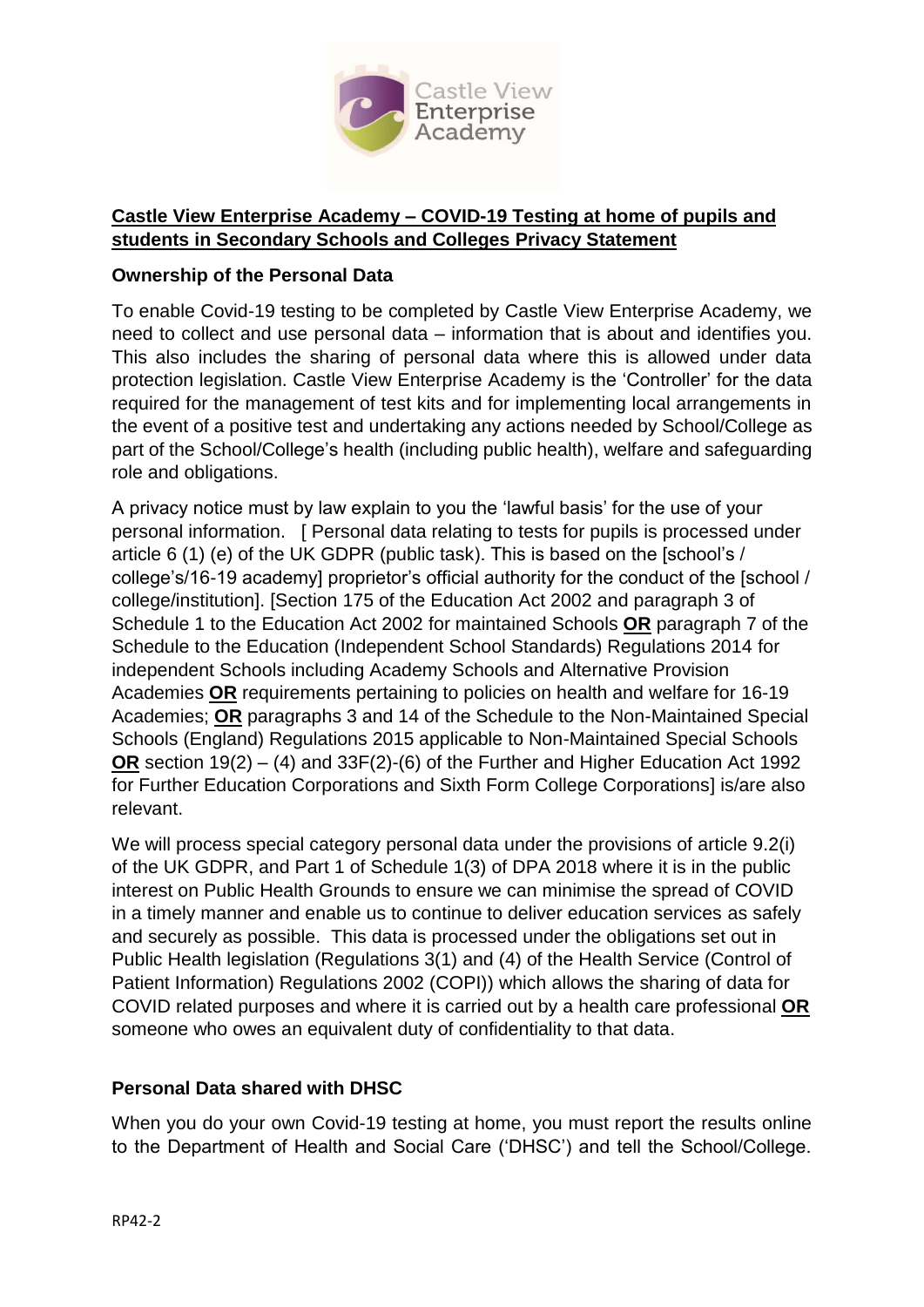More details on online reporting can be found here - [Report a COVID-19 test result -](https://www.gov.uk/report-covid19-result) [GOV.UK \(www.gov.uk\).](https://www.gov.uk/report-covid19-result)

DHSC is the data controller for the information that you provide to them about you and your test results. For more information about what the DHSC do with your data please see their [COVID-19 Privacy Notice](https://www.gov.uk/government/publications/coronavirus-covid-19-testing-privacy-information)

The School/College remains the Data Controller for the data we retain about you for the management of tests and implementing local arrangements in the event of a positive test.

You should read both this Privacy Notice and the DHSC COVID-19 Privacy Notice to understand how your personal data is used prior to taking a test.

## **Personal Data involved**

The following personal data is processed by the school in relation to your test:

- Name
- Unique code assigned to each individual test and which will become the primary reference number for the tests.
- **•** Test result

# **Test Kit Log**

The Medicines and Healthcare products Regulatory Agency (MHRA) require that the School/College keep a test kit log for all tests that are provided for use at home. This is so you can be contacted in the event of a batch recall, investigations, or issuing of a safety notice. The information collected is:

- First name, last name, telephone number and email address
- Details of lot/batch number for the test kits you receive
- First name, last name of the operator distributing the Home Test Kits

For this Test Kit Log the School/College is acting as a 'processor' of DHSC and this information will be sent to DHSC as required. For more information about what DHSC do with your data please see their [COVID-19 Privacy Notice](https://www.gov.uk/government/publications/coronavirus-covid-19-testing-privacy-information)

#### **How we store your personal information**

The School/College will keep the test kit log and may also record Personal Data about you in its internal COVID-19 results register (the School/College's COVID-19 results register will not be shared with DHSC). This information will be stored securely and with appropriate access controls. It will only be accessible to personnel involved in the management of tests and implementing local arrangements in the event of a positive test.

COVID-19 results register will be retained for a minimum of 14 days up to a month after the last entries are made by the School/College into them.

The School/College will retain its Test Kit Log for a maximum of 12 months from collection and will delete sooner if required to do so by DHSC.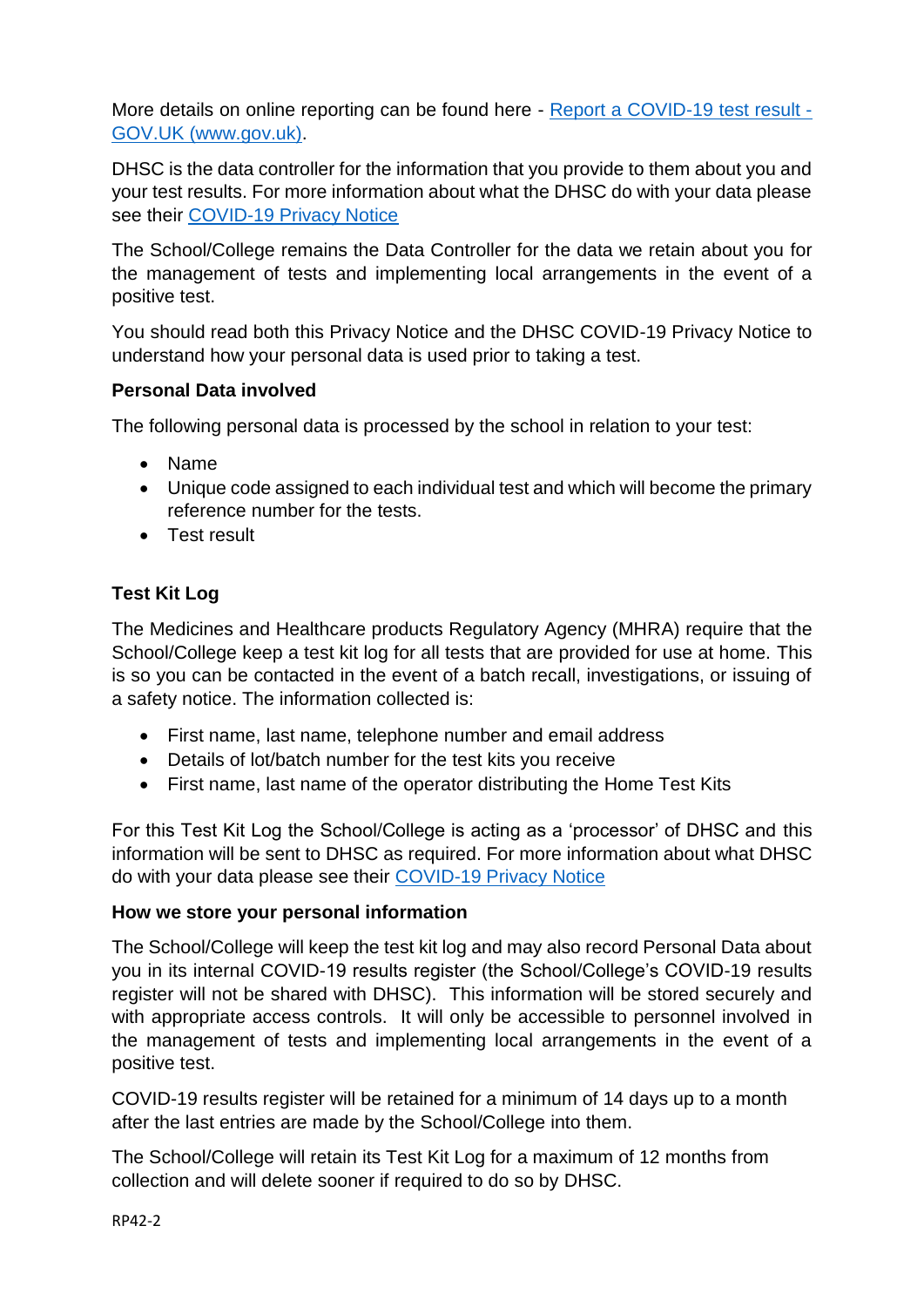DHSC will retain information for up to eight (8) years. For more information about what the DHSC do with your data please see their [COVID-19 Privacy Notice](https://www.gov.uk/government/publications/coronavirus-covid-19-testing-privacy-information)

# **How your personal data is used**

To contact you in relation to the Test Kit Log as explained above.

Also, the DHSC use information that is provided to them when test kits are registered and when test results are reported. This helps them to understand:

- Geographic and sector distribution of test kits
- Understand registration of test kits provided vs kits received
- How we might further encourage registration
- If there are any groups, we are currently not reaching out to (distribution of self-test kits)
- Ensuring equitable uptake (across under-represented groups) of test kits.

## **Processing of Personal Data Relating to Positive test results**

We will use this information to enact our own COVID isolation and control processes without telling anyone who it is that has received the positive test.

For more information about what the DHSC do with your data please see their [COVID-19 Privacy Notice](https://www.gov.uk/government/publications/coronavirus-covid-19-testing-privacy-information)

#### **Processing of Personal Data Relating to Negative and Void test results**

We will record a negative and void result for the purpose of stock controls of tests and general performance of the testing process.

#### **Data Sharing Partners**

The personal data associated with test results will be shared with

- DHSC, NHS, PHE to ensure that they can undertake the necessary Test and Trace activities and to conduct research and compile statistical information about Coronavirus.
- Your GP the NHS may share the information you provide with your GP to maintain your medical records and to offer support and guidance as necessary. Any data you provide to the school will not be shared with your GP.
- Local Government to undertake local public health duties and to record and analyse local spreads.